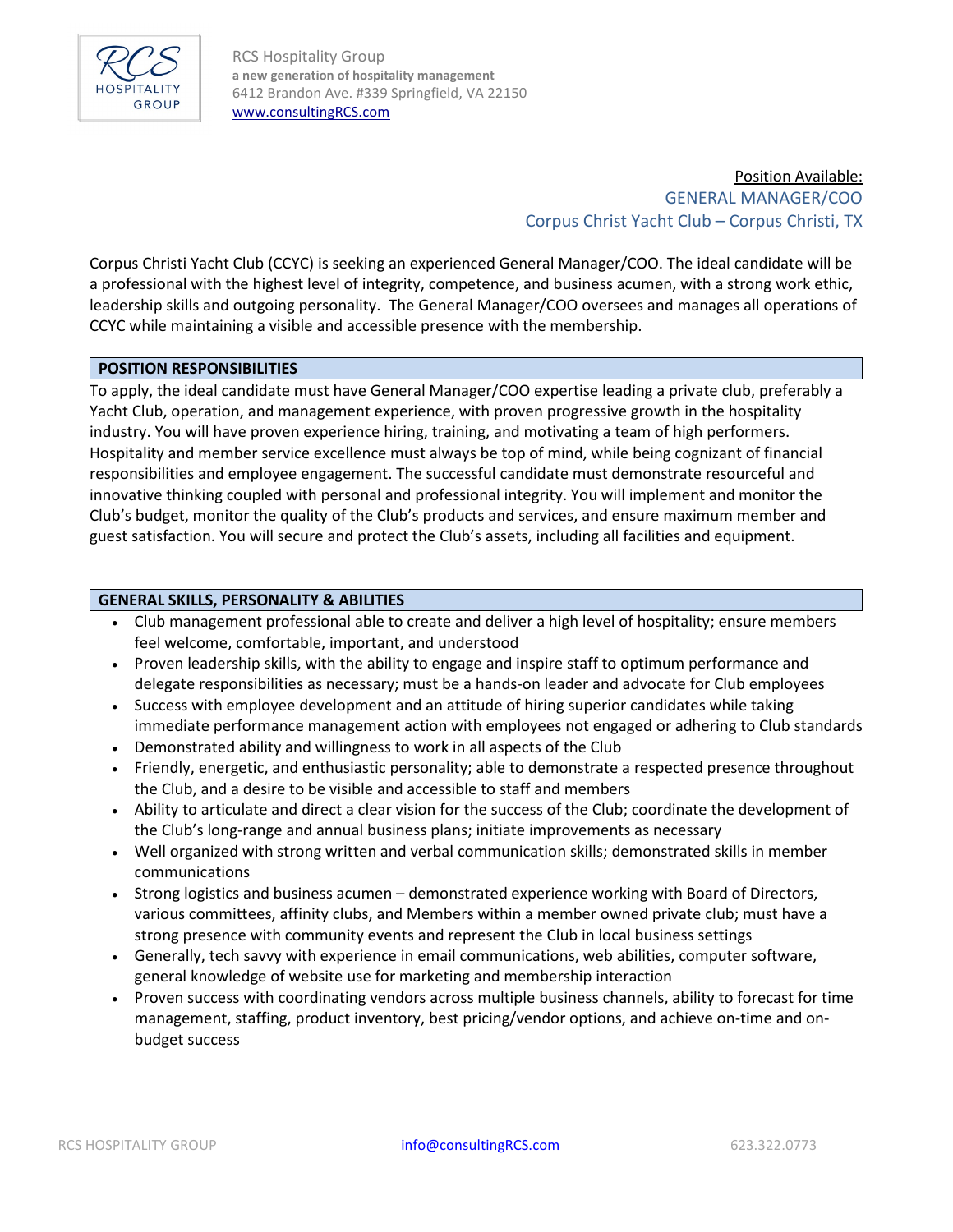

RCS Hospitality Group **a new generation of hospitality management** 6412 Brandon Ave. #339 Springfield, VA 22150 [www.consultingRCS.com](http://www.consultingrcs.com/)

## **ESSENTIAL FUNCTIONS**

- Chief Operating Officer of the Club Responsible for developing the Club's Annual Budget while also adhering to those financial guidelines set forth in the budget throughout the fiscal year
- Assist in planning, developing, and implementing the Club's policies and goals
- Coordinates development of operating and capital budgets according to the budget calendar; monitors monthly and other financial statements for the Club; takes effective corrective action as required
- Coordinates activities of all departments to effect operational efficiency and economy
- Maintain a sincere rapport with the membership
- Act as the Assistant Secretary on the Club's Board of Directors
- Chief personnel director of the Club
- Liaison and ex-officio member of all Club committees and the Board of Directors
- Maintains the physical integrity of the Club facilities and assets by supervising the maintenance personnel and outside service vendors; works in conjunction with the house committee to keep the Club in a well-maintained condition and appearance
- Handles emergencies such as fires, accidents and breaches of security or house rules promptly and in person; emphasizes prevention through training, inspection, and preventive enforcement
- Performs other duties as directed by the Commodore or Board of Directors

#### **EXPERIENCE & QUALIFICATIONS**

- Maintains membership with the Club Managers Association of America and other professional associations. Attends conferences, workshops, and meetings to keep abreast of current information and developments in the field.
- A minimum of 5 years of relevant experience in a private club, with specific emphasis on Food and Beverage in a Yacht Club setting
- Ability to read, analyze, and interpret common industry related journals, financial reports, and legal documents
- Ability to respond to common inquiries or complaints from members, regulatory agencies, vendors or members of the business community
- Ability to effectively present information to the Board of Directors
- Ability to solve practical problems and deal with a variety of concrete variables in situations where only limited standardization exists
- Ability to interpret a variety of instructions furnished in written, oral, diagram, or schedule form
- Maintain a positive attitude towards your job, your staff, and the membership

#### **EDUCATION**

• 4-year Hospitality degree required. An advanced Degree, Certified Club Manager (CCM) and/or Certified Club Executive (CCE) Certification preferred.

# **SALARY RANGE / COMPENSATION**

- Base Salary is commensurate with the candidate's qualifications and experience in the range of \$125,000-\$150,000, with a bonus based on performance
- Benefits include Medical, Dental, Disability, Life and 401(k) package (up to 4% Club matched); 15 PTO days annually; Meals included; Clothing allowance; Cell phone allowance; CMAA/ACF/HFTP membership paid; \$3,000 annual education allowance